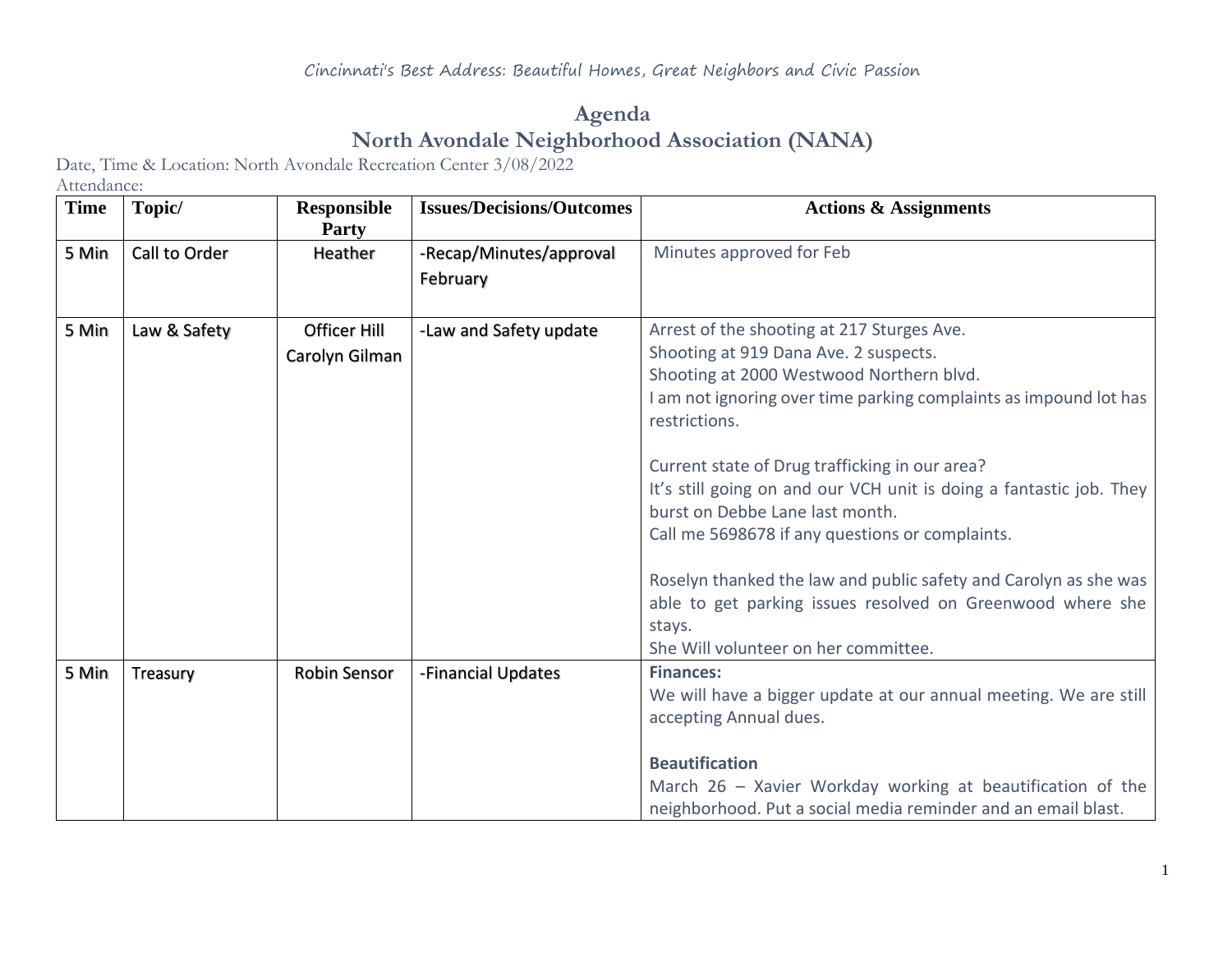| 10  | <b>High Density</b> | Ethan/Maura | The Equitable Growth & | 3/15 is public hearing – Equitable Dev and Housing Committee will                                            |
|-----|---------------------|-------------|------------------------|--------------------------------------------------------------------------------------------------------------|
| Min | Zoning / Citywide   |             | Housing                | discuss the proposed ordinance. They have improved but Lot of                                                |
|     |                     |             | Committee/info/Public  | neighborhoods have concerns about the blanket change across                                                  |
|     |                     |             | Hearing                | the city.                                                                                                    |
|     |                     |             |                        |                                                                                                              |
|     |                     |             |                        | Ethan:                                                                                                       |
|     |                     |             |                        | Nothing in the legislation about equity.<br>It would allow the developers to double the no. of units in      |
|     |                     |             |                        | multifamily and mixed-use units. Setback and height restrictions                                             |
|     |                     |             |                        | still present. 1.5 parking per unit.                                                                         |
|     |                     |             |                        |                                                                                                              |
|     |                     |             |                        | It doesn't address engaging with Neighborhood councils.                                                      |
|     |                     |             |                        |                                                                                                              |
|     |                     |             |                        | It has Impacts on already densely populated areas, e.g. Reading                                              |
|     |                     |             |                        | Road corridor.                                                                                               |
|     |                     |             |                        | We are open for development, but this legislation goes to far and                                            |
|     |                     |             |                        | gives too much to the developers.                                                                            |
|     |                     |             |                        |                                                                                                              |
|     |                     |             |                        | <b>Maura Wolf:</b>                                                                                           |
|     |                     |             |                        | City has not gone out and discussed this with the neighborhood.                                              |
|     |                     |             |                        | The goals of this proposal are to provide Affordable housing and                                             |
|     |                     |             |                        | help desegregation.                                                                                          |
|     |                     |             |                        | The proposal takes all the residential mix, Multifamily, Office                                              |
|     |                     |             |                        | General and Commercial will get 2 times density or unlimited. This                                           |
|     |                     |             |                        | will allow developers can come and build without the engagement                                              |
|     |                     |             |                        | with Neighborhood giving a permanent variance to the<br>developers. It will further create more segregation. |
|     |                     |             |                        |                                                                                                              |
|     |                     |             |                        | <b>Comments/Questions:</b>                                                                                   |
|     |                     |             |                        |                                                                                                              |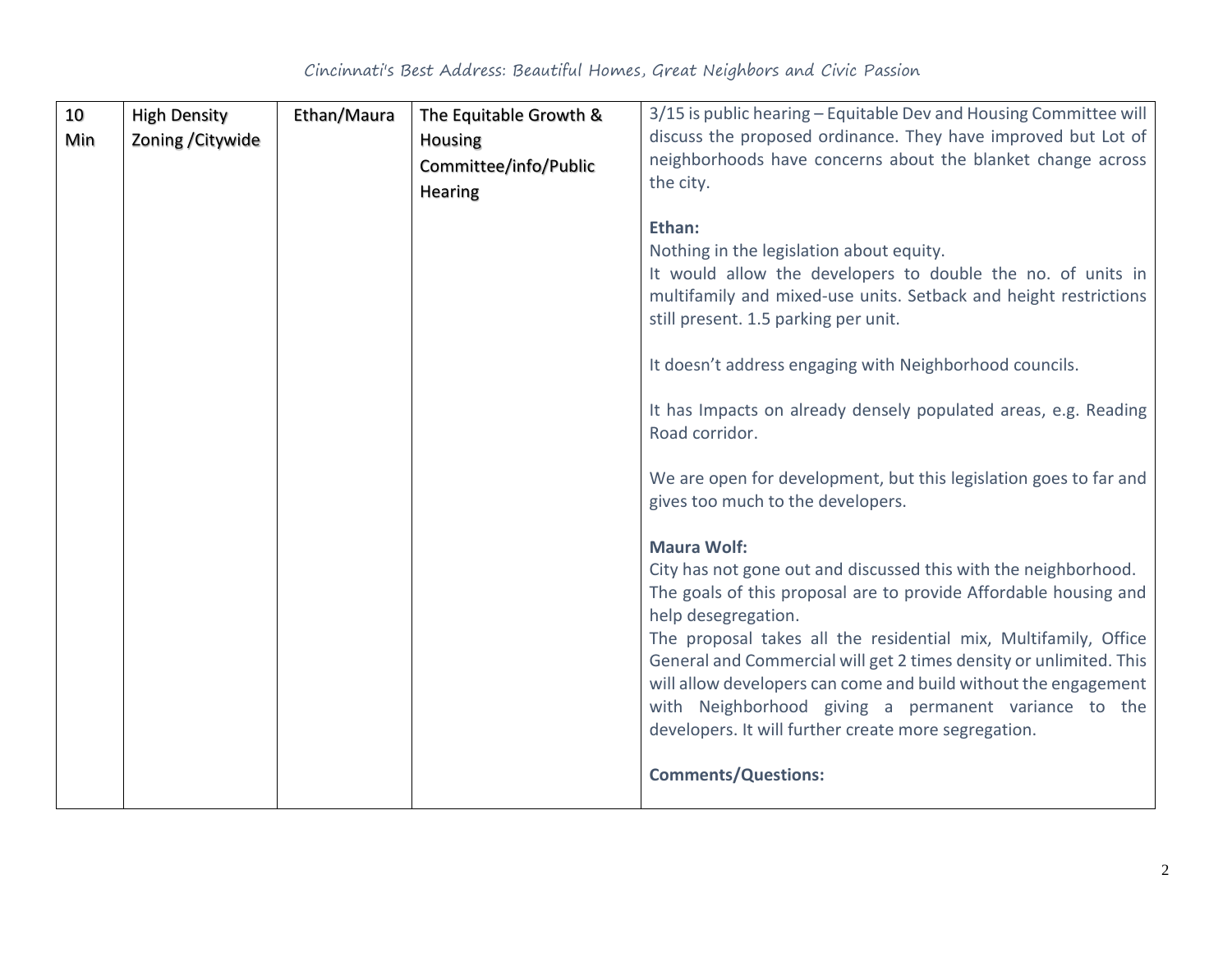|  | What is the demand and supply gap? Is there truly a gap? Where<br>is the research coming from? What is the genesis of housing<br>shortage coming from? Is this real?                                                                                                                                                                                                                                 |
|--|------------------------------------------------------------------------------------------------------------------------------------------------------------------------------------------------------------------------------------------------------------------------------------------------------------------------------------------------------------------------------------------------------|
|  | We have several properties with affordable housing already.                                                                                                                                                                                                                                                                                                                                          |
|  | Why not start this approach at one place and see if it works instead<br>a blanket approach?                                                                                                                                                                                                                                                                                                          |
|  | Areas like Hydepark and Mt Lookout are less than 10%.                                                                                                                                                                                                                                                                                                                                                |
|  | Historic preservations goes out of the window with this approach.                                                                                                                                                                                                                                                                                                                                    |
|  | How do we get the ordinary voter to know about this?                                                                                                                                                                                                                                                                                                                                                 |
|  | <b>Next Step</b><br>As a neighborhood council we go to council and express the<br>following:<br>We do not oppose create creative solutions and increase density<br>where it is called for.<br>We oppose unrestricted action.<br>We demand engagement with community council.<br>Provide a framework for equitable development.<br>We want a Multipronged approach with true community<br>engagement. |
|  | Motion:<br>Ethan will attend the meeting 3/15 and oppose it with our reasons<br>above.<br>All in favor. 22 zoom participants + 25 in person No oppose.                                                                                                                                                                                                                                               |